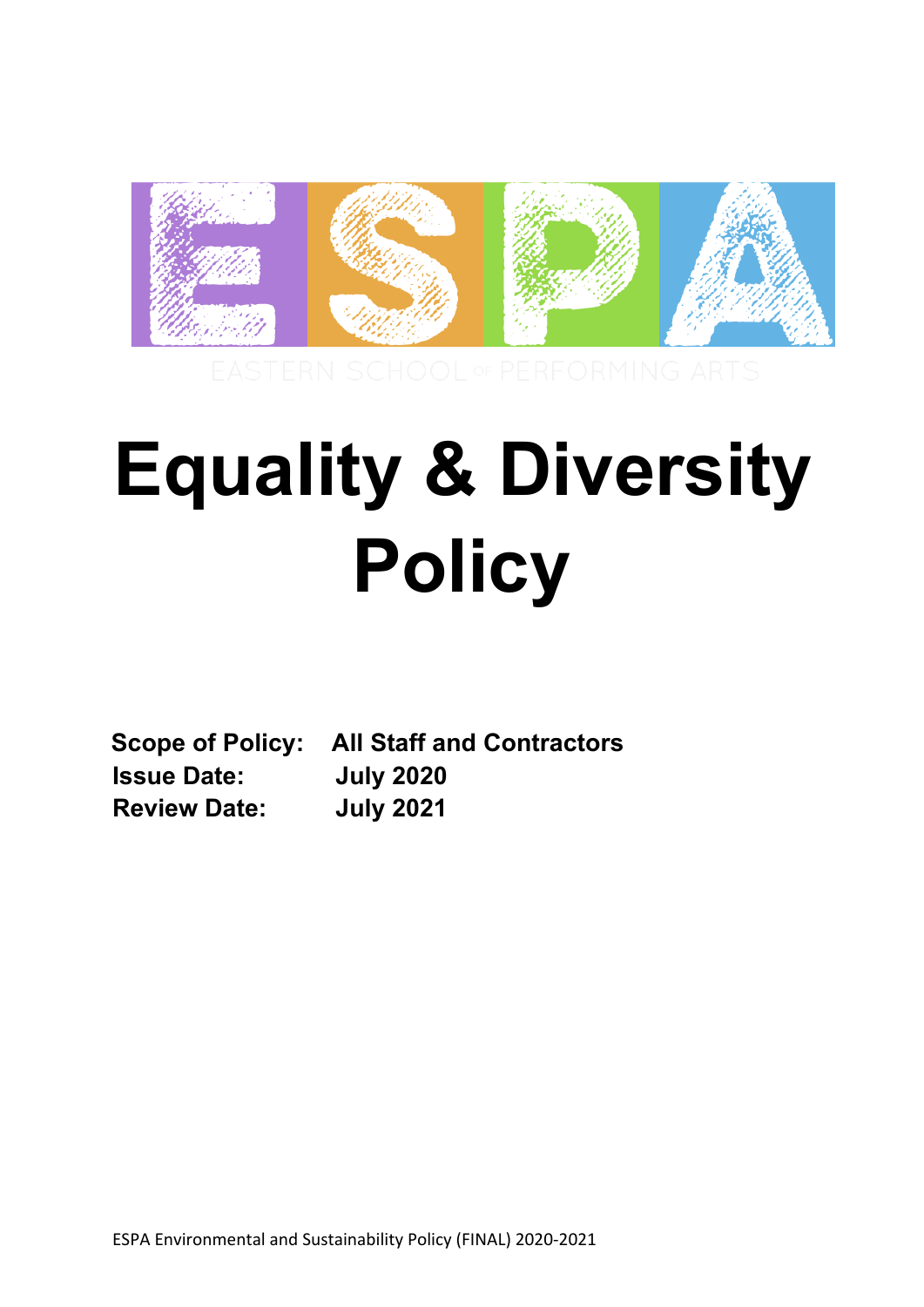## **EQUAL OPPORTUNITIES POLICY**

#### **1. Introduction**

1.1 ESPA is committed to the need both to eliminate unlawful discrimination and to promote equality for learners, staff and others using school facilities.

1.2 ESPA is committed to giving all learners every opportunity to achieve the highest standards by:

- taking account of their varied experiences and needs
- offering a broad and balanced curriculum
- having high expectations of all pupils

1.3 ESPA complies with all current legislation concerning unfair discrimination and to promoting best practice in equality of treatment. This policy accords with the following legislation:

- Gender Equality Duty 2007
- Equality Act 2006
- Employment Equality (Age) Regulations 2006
- Disability Discrimination Acts 1995 & 2005
- Employment Equality (Religion or Belief) Regulations 2003
- Employment Equality (Sexual Orientation) Regulations 2003
- Special Educational Needs and Disability Act 2001
- Race Relations (Amendment) Act 2000
- Sex Discrimination (Gender Reassignment) Regulations 1999
- Human Rights Act 1998
- Welsh Language Act 1993
- Sex Discrimination Acts of 1975 & 1986
- 1.4 This policy should be read in conjunction with the following school policies:
	- Child Protection
	- IT
	- DBS
	- Health and Safety
	- Confidentiality

#### **2. Aims and Objectives**

2.1 ESPA does not unlawfully discriminate against anyone, whether learner, parent, staff, contractor or visitor, on the grounds of gender, race,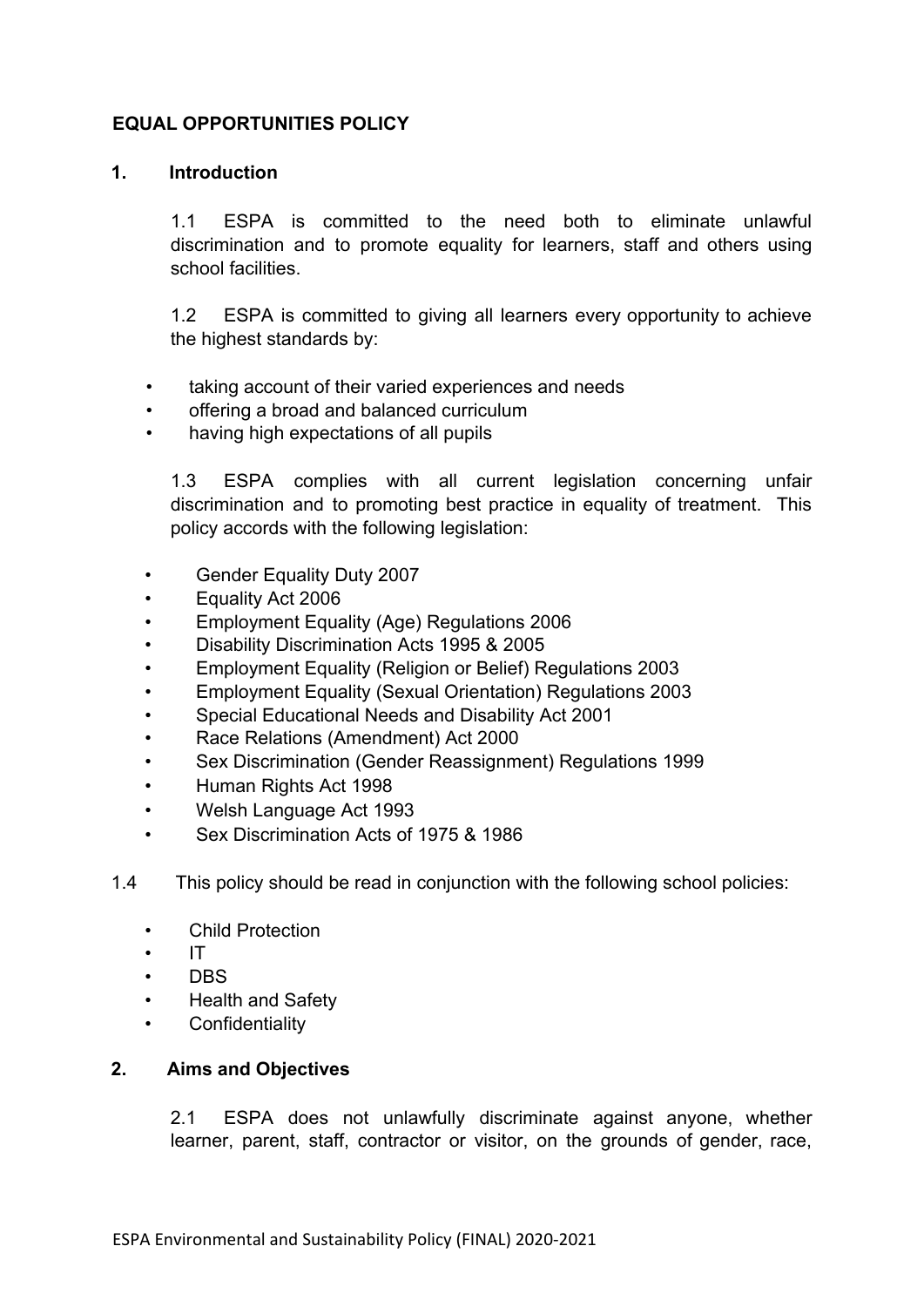colour, nationality, ethnic or national origins, disability, sexual orientation, religion or belief or age.

2.2 ESPA promotes the principles of fairness and justice for all through the education that it provides in the school.

2.3 ESPA seeks to ensure that, wherever possible, all pupils have equal access to the full range of educational opportunities provided by the school.

2.4 ESPA strives to constantly identify and remove any forms of indirect discrimination that may form barriers to learning for some groups by regularly assessing the impact of its policies, practices and guidelines.

2.5 ESPA ensures that recruitment, employment, promotion and development opportunities are open to all.

2.6 ESPA challenges personal prejudice and stereotypical views whenever they occur. The school is aware that prejudice and stereotyping can be caused by misconception and by ignorance. Through positive educational experiences, and support for each individual's point of view, the school aims to promote positive social attitudes and respect for all.

2.7 ESPA values each pupil's worth, celebrating both people's individuality and the cultural diversity of the community centred on the school and shows respect for everyone.

2.8 ESPA and its staff strive to be proactive in tackling prejudice and unlawful discrimination.

## **3. Equal Opportunities in Recruitment**

3.1 Recruitment and selection procedures and practices are regularly reviewed to ensure that no group is put at a disadvantage either directly or indirectly.

3.2 In accordance with the spirit of this policy statement, employees and contractors are given an equal opportunity to progress within the organisation.

3.3 The aim of this policy is to ensure that no job applicant or employee is discriminated against on the grounds of gender, race, colour, nationality, ethnic or national origins, disability, sexual orientation, religion or belief or age, or is disadvantaged by conditions or requirements which cannot be shown to be justified.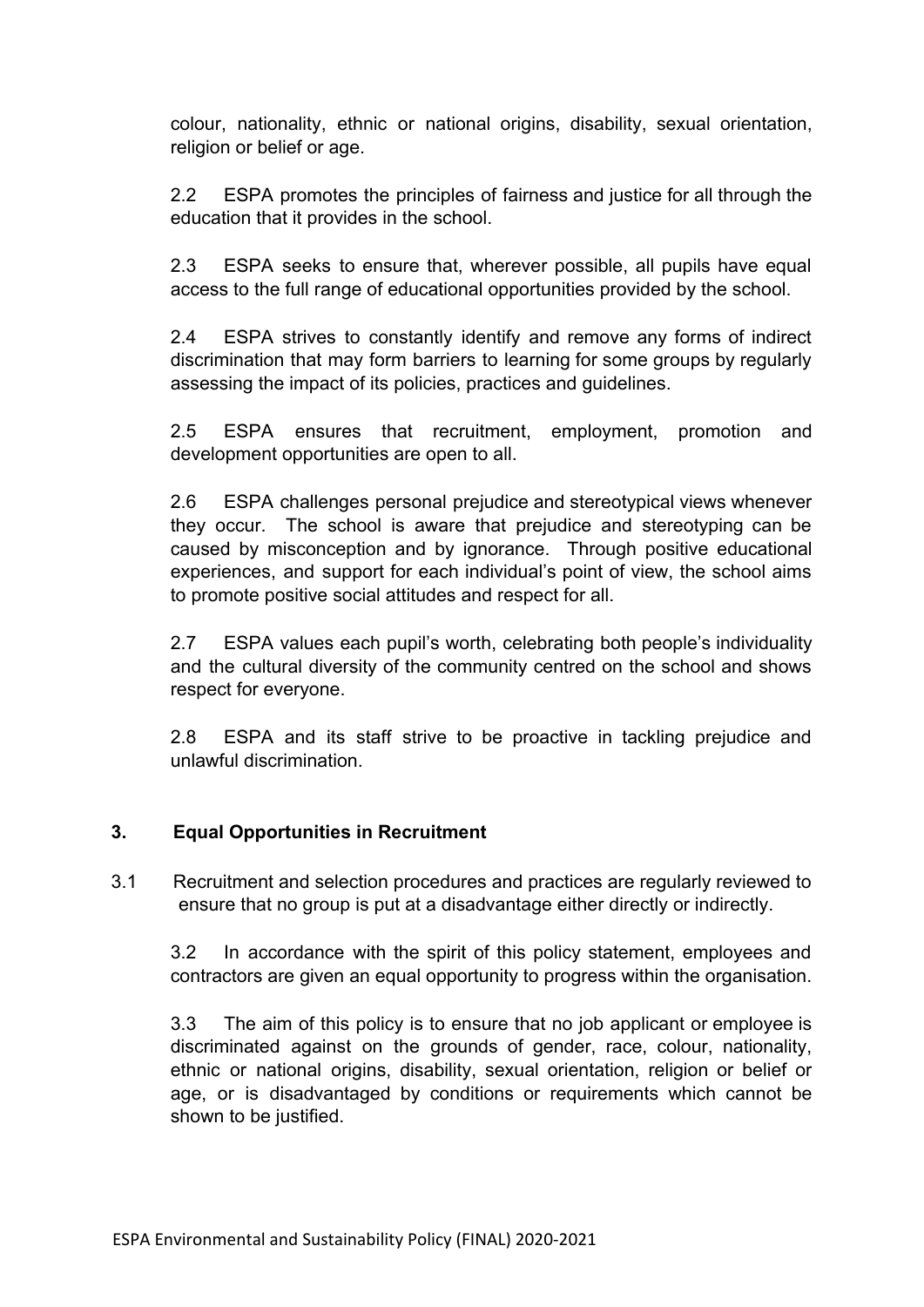4 Equal Opportunities in the Curriculum

4.1 Every learner has an equal entitlement to the Curriculum regardless of language, gender, race, colour, nationality, ethnic or national origins, disability, sexual orientation, religion or belief or age.

4.2 Learners should have equal access to the curriculum regardless of academic ability. Consequently, this policy should be read in conjunction with the Special Educational Needs Policy.

4.3 Teachers will actively encourage the breaking down of any traditional sexual stereotyping regarding any specialism choices.

4.4 ESPA will monitor any careers advice or work experience placements provided by outside agencies to aim to ensure equal opportunities.

4.5 All forms of individual and subject support, guidance, amenities and facilities, including extra-curricular activities, will be equally available to learners of both sexes.

4.6 Behavioural expectations and disciplinary sanctions will be free of any gender, race or culture bias.

4.7 Teachers will assess all materials and resources used for teaching and take appropriate action whenever possible to ensure that they reflect concepts, themes and information which seeks to eliminate prejudice, racism and discrimination. Teachers should try to ensure that all learners feel that their language and culture is both acknowledged and valued.

4.8 ESPA actively encourages an ethos in which all pupils feel secure and valued.

## **5 Race / Ethnicity**

- 5.1 ESPA will:
	- strive to eliminate all forms of racism and racial discrimination;
	- promote equality of opportunity;
	- promote good relations between people of different racial and ethnic groups.
- 5.2 ESPA will not tolerate any form of racism or racist behaviour. Should a racist incident occur, it will be dealt with in accordance with school procedures.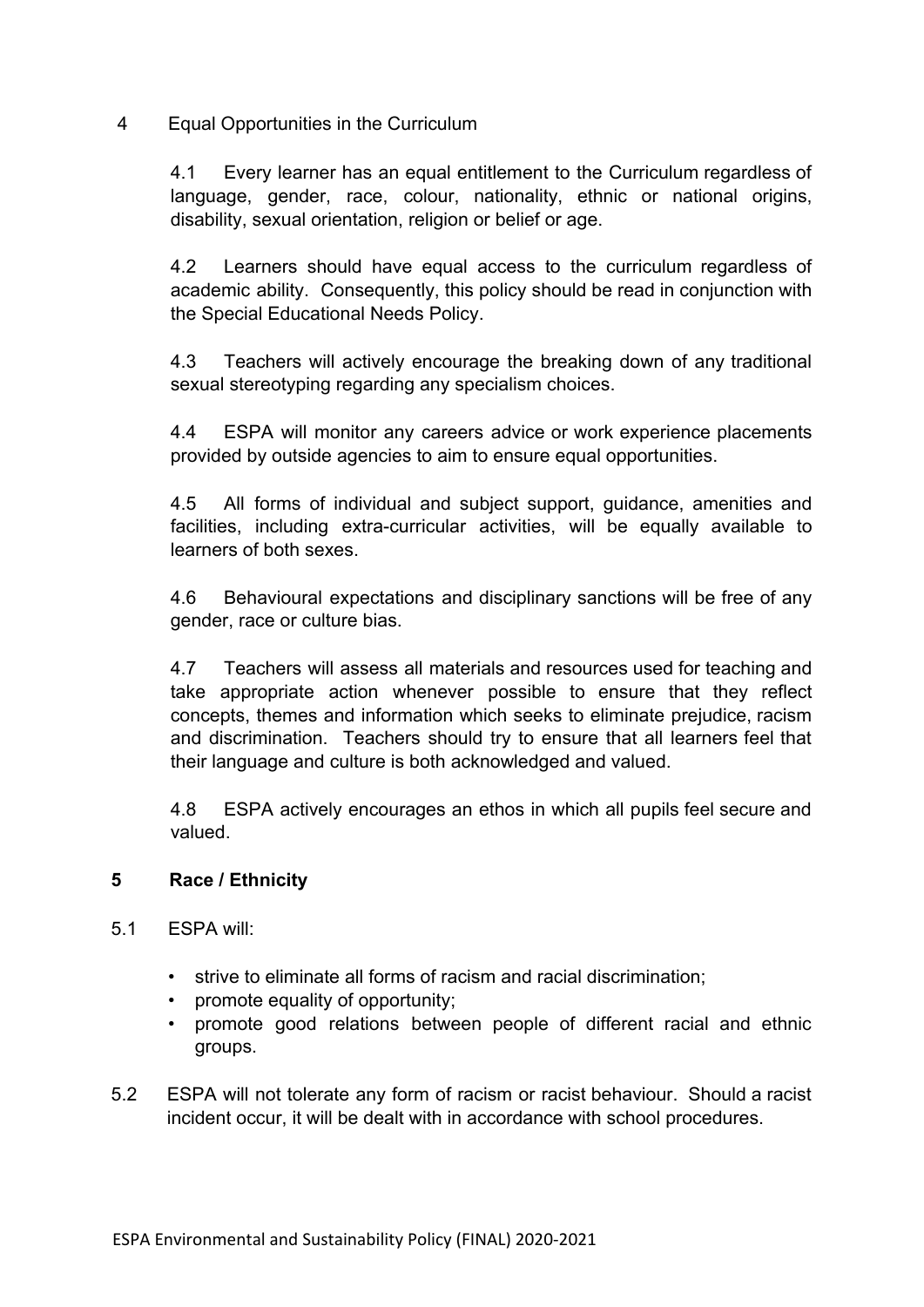- 5.3 ESPA endeavours to be welcoming to all minority groups. The celebration and understanding of cultural diversity is promoted through the topics studied by the learners and is reflected in displays, resources and events.
- 5.4 Cultural diversity and respect for others are celebrated and reflected across the whole curriculum. The curriculum will enhance learners' understanding of British and world society and history, including the contributions of minority ethnic groups.
- 5.5 ESPA will give pupils the understanding they need to recognise prejudice and reject racial discrimination.

## **6 Gender / Sex [**see also 4.3]

6.1 ESPA will constantly examine its curriculum, procedures and materials for gender bias or inequality, particularly in relation to girls' expectations and behaviour.

6.2 ESPA will encourage learners to be aware of the rigid sexual stereotypes presented by, for example, the media and will try to ensure that resources include non-sexist books which value the achievements of both women and men

6.3 ESPA is committed to providing a curriculum which avoids unnecessary historical gender divisions.

- 6.4 ESPA tries to ensure:
	- that teachers allocate their time fairly between the sexes;
	- that all learners have opportunities for working with other learners of both sexes;
	- that the traditional sexual stereotypes are broken down, for example by not asking boys to move furniture whilst girls tidy up;
	- that learners have opportunities for examining their own preconceived ideas of gender roles;

#### **7 Disability**

7.1 ESPA is committed to meeting the needs of learners with disabilities, as it is to meet the needs of all within the school. The school endeavours to meet the requirements of the Disability Discrimination Act 1995, as amended by the Disability Discrimination Act 2005. All reasonable steps will be taken to ensure that disabled learners are not placed at any disadvantage compared to non-disabled. The legislation states that people with disabilities may be treated more favourably and this requirement should be considered.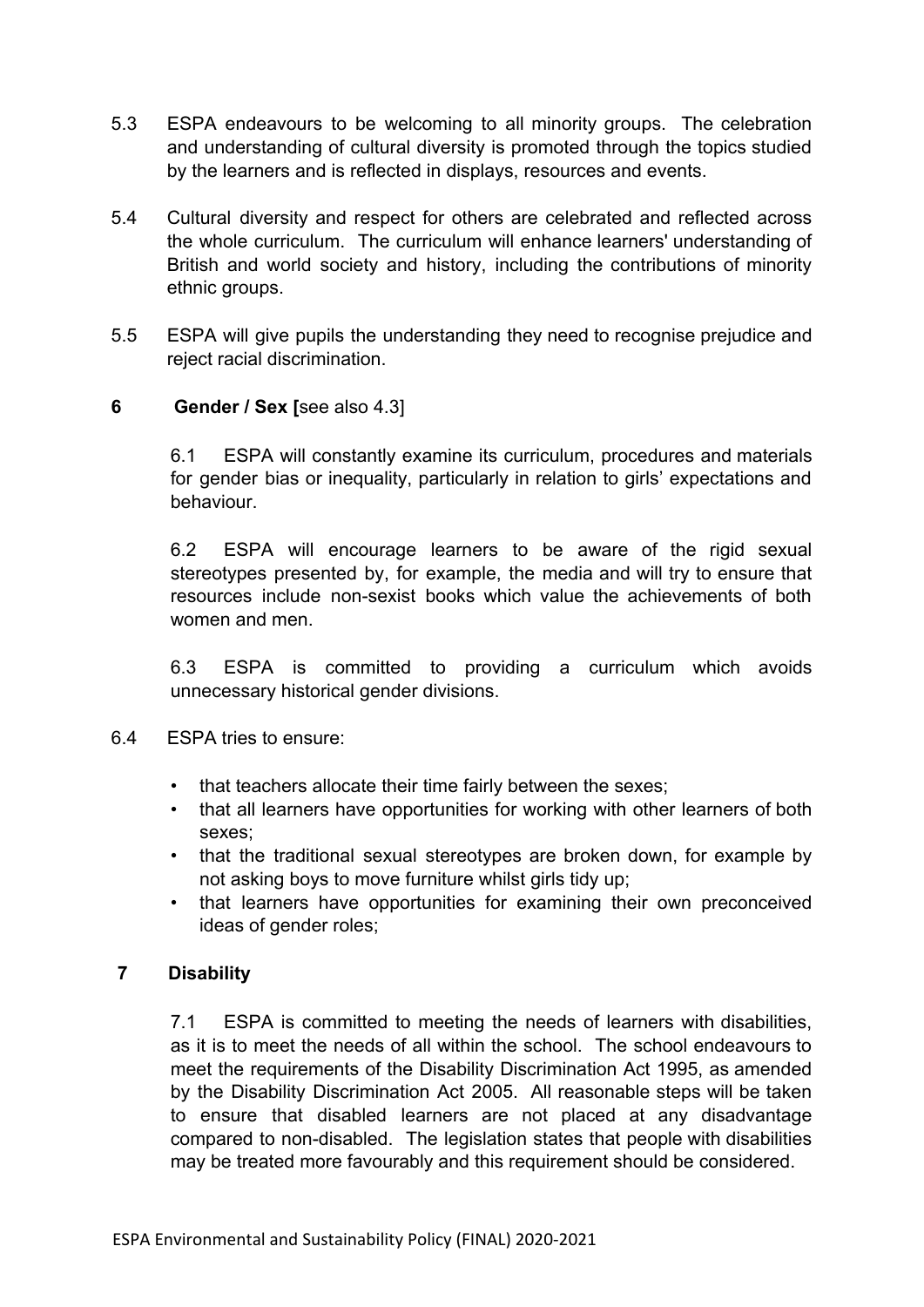7.2 ESPA is committed to providing an environment that allows disabled learners full access to all areas of learning or associated services provided for, or offered to, others at the school, including educational visits and other off-site activities.

7.3 Teachers will modify teaching and learning as appropriate for learners with disabilities. For example, they may give additional time to complete certain activities or modify teaching materials or offer alternative activities where learners are unable to manipulate tools or equipment.

### **8 Religion / Belief**

8.1 The school respects the religious beliefs and practices of all staff, learners, parents and visitors and will comply with all reasonable requests relating to religious observance and practice. This includes respect for lack of religion or belief, as in humanism and atheism.

#### **9 Sexual Orientation**

9.1 ESPA will make no assumption about the sexual orientation of any of the members of its community.

9.2. In the curriculum, any issues around sexuality are taught within the context of loving relationships. Whilst heterosexual relationships are the most common in our society, we acknowledge that a small, but significant number of our pupils will develop a homosexual or bisexual orientation and that during development many will be still questioning their sexual orientation. Learners' questions will be answered as they arise, honestly, factually and nonjudgmentally.

9.3 Derogatory name-calling (of any sort) is unacceptable.

## **10 Age**

10.1 ESPA will put procedures in place to ensure that no-one is denied a job, an equal chance of training or promotion or suffers from harassment or victimisation because of their age.

## **11 The role of the Course Coordinators**

11.1 They will ensure that ESPA policy on equal opportunities is implemented and is supported by the governing body in doing so.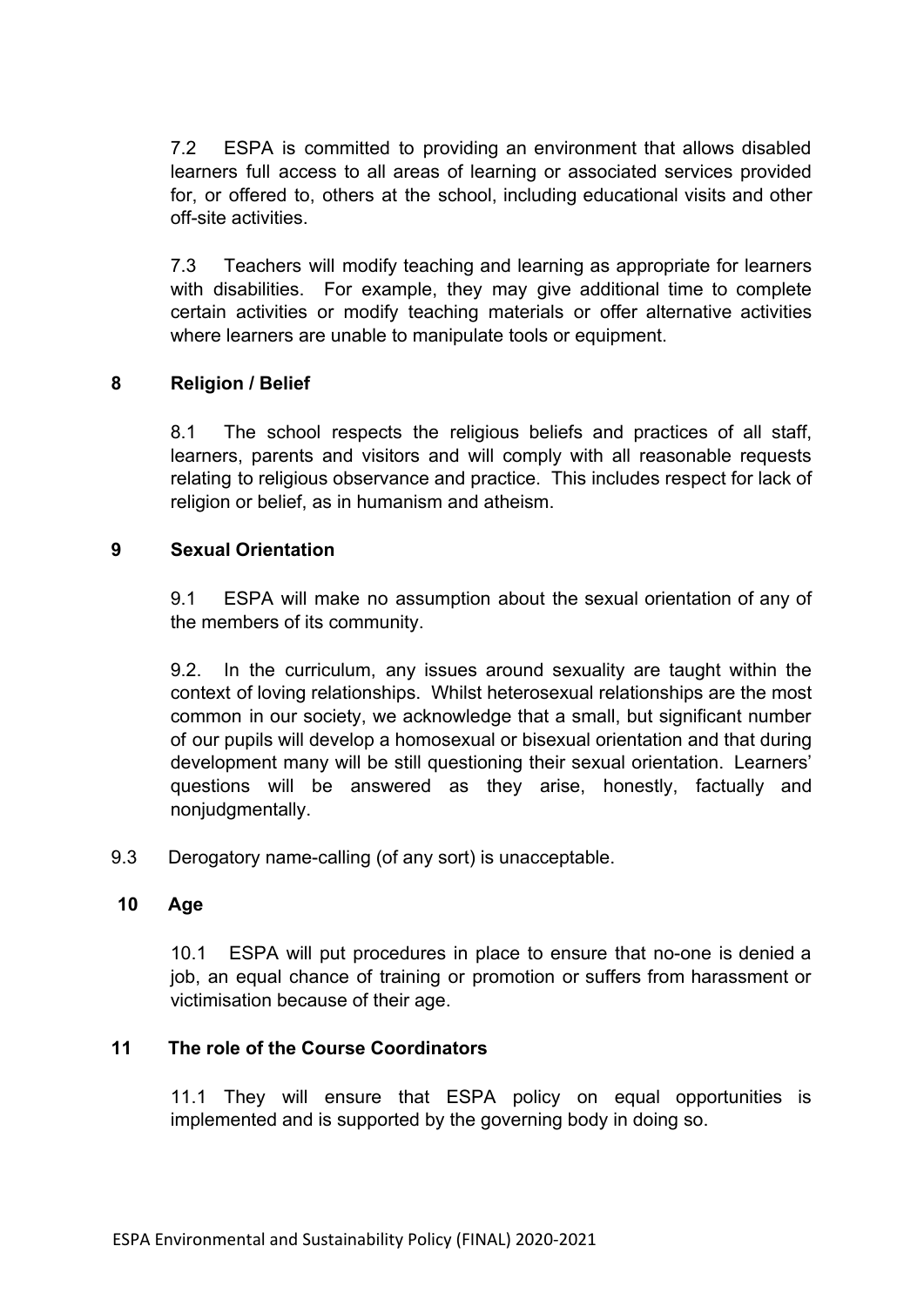11.2 They will ensure that all staff and contractors are aware of the policy on equal opportunities and that teachers apply these guidelines fairly in all situations.

11.3 They will ensure that all appointments panels give due regard to this policy so that no-one suffers discrimination.

11.4 They will promote the principles of equal opportunity when developing the curriculum and in providing opportunities for training.

11.5 They will promote respect for other people in all aspects of school life; in assemblies, for example, respect for other people will be a regular theme as it will also be in displays around the school.

11.6 They will view all incidents of unfair treatment with due concern.

## **12 The role of teachers**

12.1 Teachers will recognise their own prejudices and ensure that all learners are treated fairly and with respect. They will not knowingly discriminate against any child/young person, parent or visitor and will actively seek to identify and remove indirect discrimination. Ignorance of what constitutes discrimination is not a defence against an allegation.

12.2 When selecting classroom materials, teachers will strive to provide resources which give positive images, and which challenge stereotypical images of minority groups.

12.3 When designing schemes of work, teachers will pay consideration to the equal opportunities policy, both in the choice of topics to study and in how to approach sensitive issues.

12.4 All teachers and support staff will challenge any incidents of prejudice or discrimination and draw them to the attention of the Course Co-ordinators.

#### **13 The role of learners**

13.1 Learners will be made aware of the policy and draw any incidents of prejudice or discrimination to the attention of the teacher and/or Course Co-ordinator.

#### **14 The role of parents**

14.1 Parents will be made aware of the policy through the school handbook and home-school agreement and draw any incidents of prejudice or discrimination to the attention of the class teacher or Course Co-ordinator.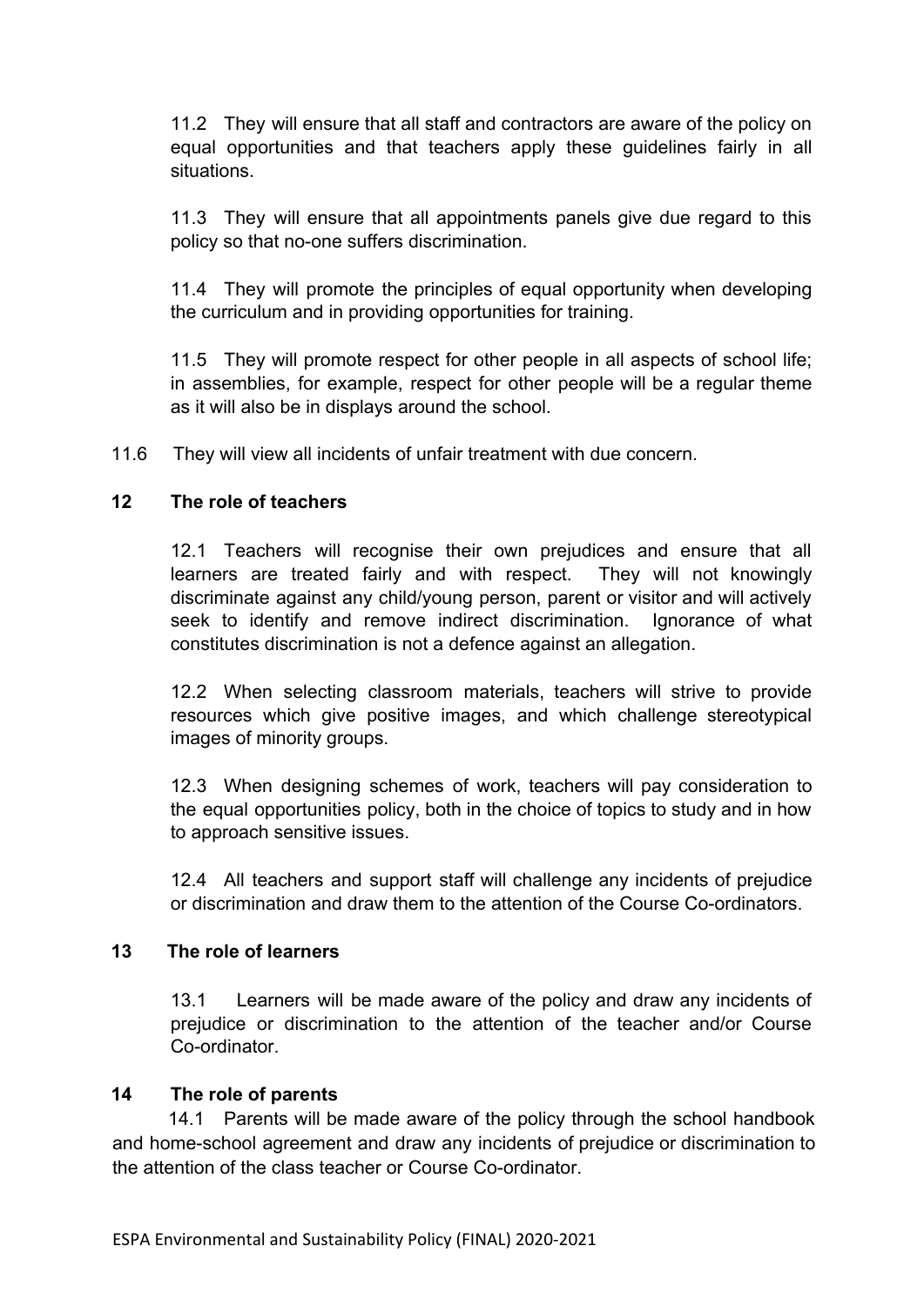#### **15 The role of visitors / contractors**

15.1 All visitors and contractors are required to adhere to the school policy.

#### **16 Monitoring / Review**

16.1 The owners are responsible for monitoring the effectiveness of this policy. They will therefore:

- monitor the progress of learners from minority groups, comparing it to the progress made by others in the school;
- monitor the staff appointment process so that no-one applying for a post at the school is discriminated against;
- require the Course Coordinators to report to owners annually on the effectiveness of this policy;
- take into serious consideration any complaints from learners, parents, staff or visitors regarding equal opportunity;
- monitor the school's behaviour policy, and the numbers of exclusions, to make sure that learners from minority groups are not unfairly treated.

16.2 This policy will be reviewed by the owners every two years, or earlier if it is considered necessary.

**Name:** Kelly-Ann Gordon

**Signed:**

وسعا

**Position within ESPA:** Principal

**Date: 15.07.2020**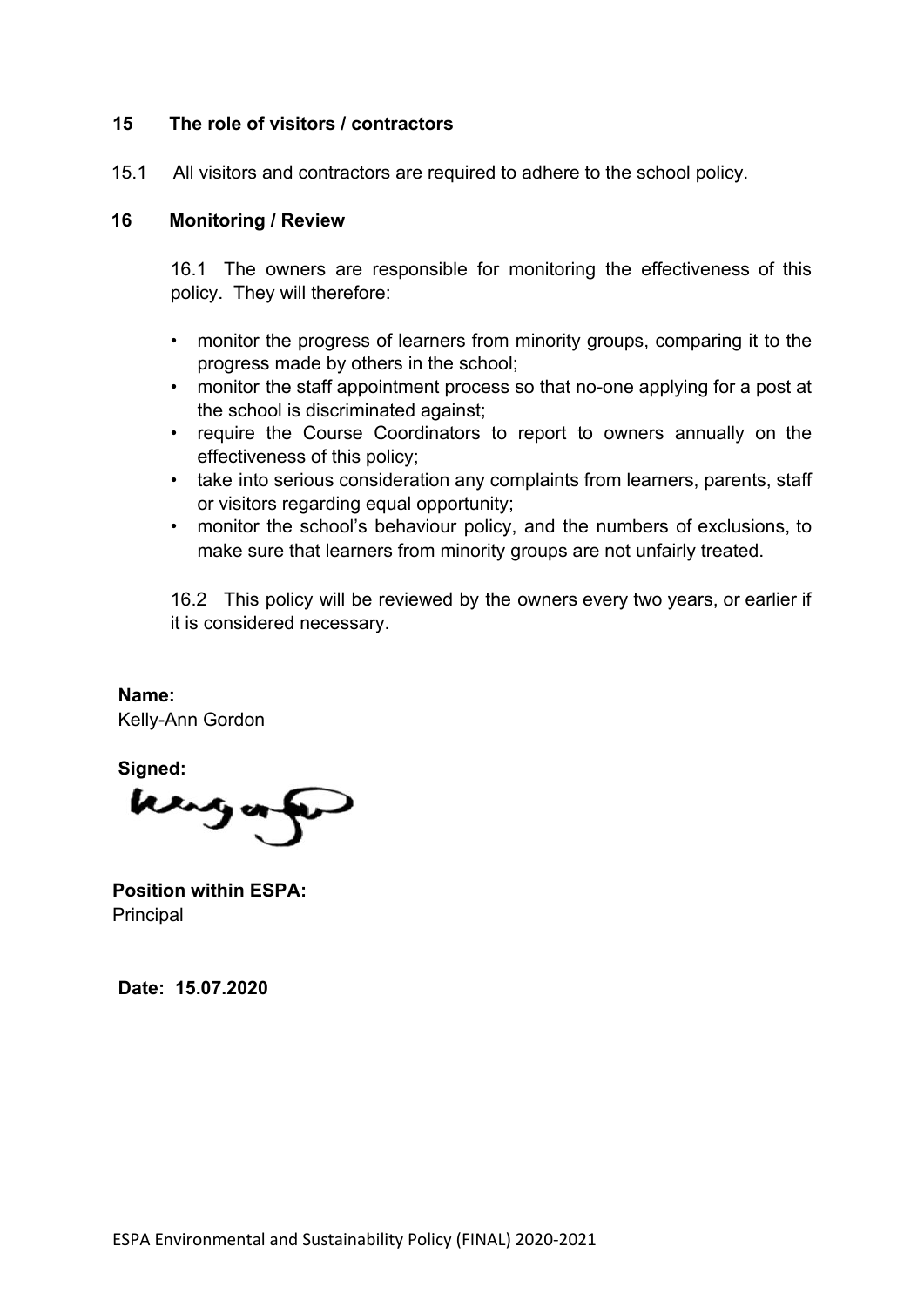## **Appendix 1**

# **Incident Report Form**

A report **must** be completed each time an incident occurs. Include as much detail as possible and only record pupils' names on forms that are for the school's internal use.

*"A racist, homophobic or discriminatory incident is any incident that is perceived to be racist / homophobic / discriminatory by the victim or any other person"*

| <b>SCHOOL NAME:</b>         |  |
|-----------------------------|--|
| <b>DATE OF INCIDENT:</b>    |  |
| <b>DATE OF REPORT:</b>      |  |
| <b>REPORT COMPLETED BY:</b> |  |

| Name(s) of Victim(s)/Alleged Victim(s)           |  |
|--------------------------------------------------|--|
|                                                  |  |
| Name(s) of Perpetrator(s)/Alleged Perpetrator(s) |  |
|                                                  |  |
|                                                  |  |

**NATURE OF INCIDENT (Tick all categories that apply)**

| <b>Physical Assault/Threatening</b><br><b>Behaviour</b>          |  | <b>Bringing Material into School</b> |  |  |
|------------------------------------------------------------------|--|--------------------------------------|--|--|
| <b>Verbal Abuse/Jokes</b>                                        |  | <b>Accessing Information via</b>     |  |  |
|                                                                  |  | <b>Internet</b>                      |  |  |
| <b>Ridicule</b>                                                  |  | <b>Comments</b>                      |  |  |
| Graffiti                                                         |  | <b>Isolating Others/Refusal to</b>   |  |  |
|                                                                  |  | <b>Cooperate with Others</b>         |  |  |
| <b>Wearing Badges/Insignia</b>                                   |  | <b>Attempts to Recruit to Groups</b> |  |  |
| Encouraging Others to Behave in a racist/homophobic/other Manner |  |                                      |  |  |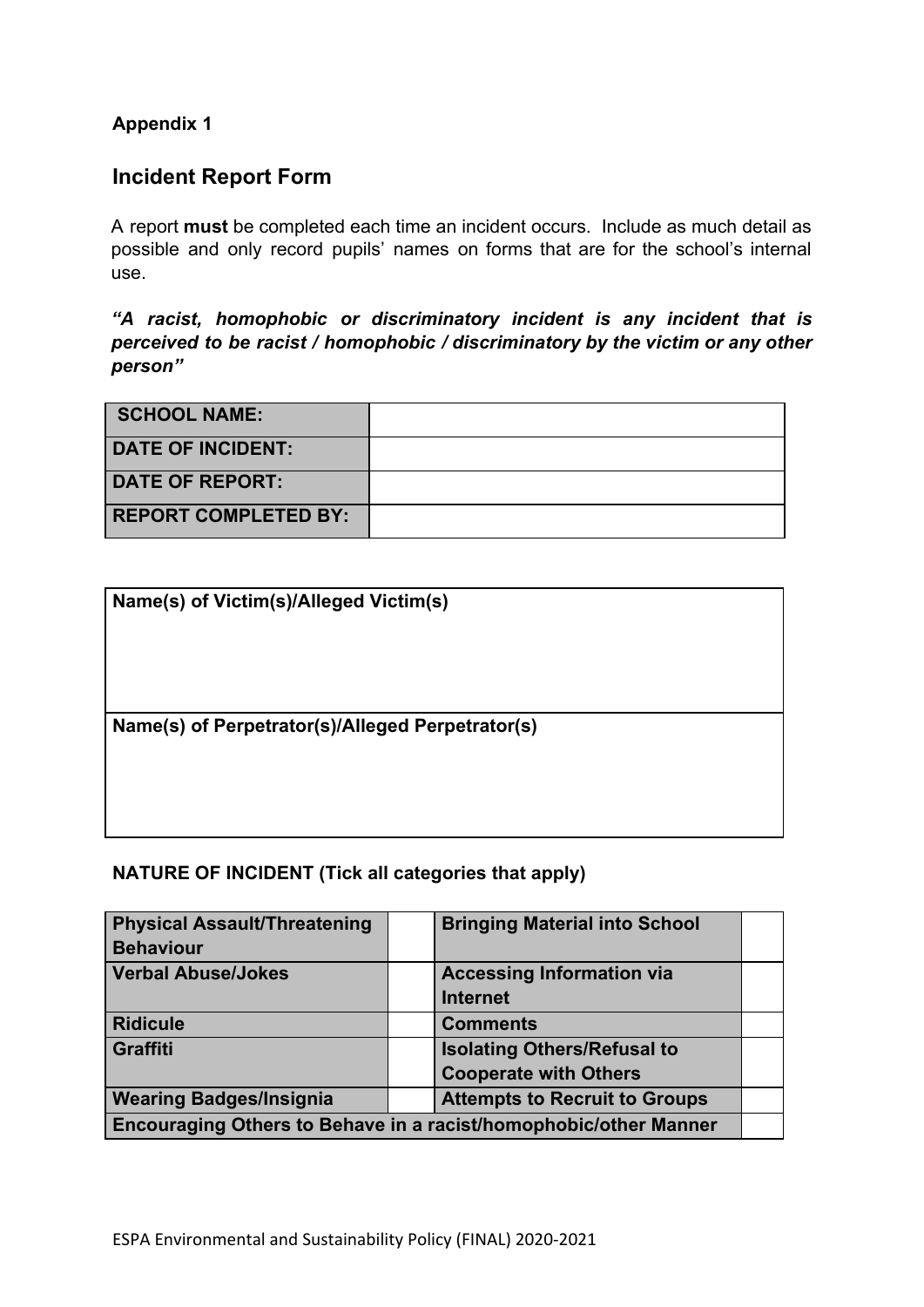**Other (please specify):**

 **Location of Incident:**

**Brief Description of Incident:**

**DETAILS OF VICTIM(S) / ALLEGED VICTIM(S): (Complete one column for each person)**

| Gender (M/F)                    |  |  |  |  |  |
|---------------------------------|--|--|--|--|--|
| <b>Ethnic Origin (Use Codes</b> |  |  |  |  |  |
| Below) *                        |  |  |  |  |  |
| Year Group / Staff / Visitor    |  |  |  |  |  |
| <b>Repeat Victim Y/N</b>        |  |  |  |  |  |
| <b>Previous Incidents</b>       |  |  |  |  |  |
| <b>Reported Y/N</b>             |  |  |  |  |  |
| <b>SEN / Disability Y/N</b>     |  |  |  |  |  |
| Any other relevant information: |  |  |  |  |  |
|                                 |  |  |  |  |  |
|                                 |  |  |  |  |  |
|                                 |  |  |  |  |  |

**DETAILS OF PERPETRATOR(S) / ALLEGED PERPETRATOR(S): (Complete one column for each person)**

| Gender (M/F)                    |  |  |  |
|---------------------------------|--|--|--|
| <b>Ethnic Origin (Use Codes</b> |  |  |  |
| Below) *                        |  |  |  |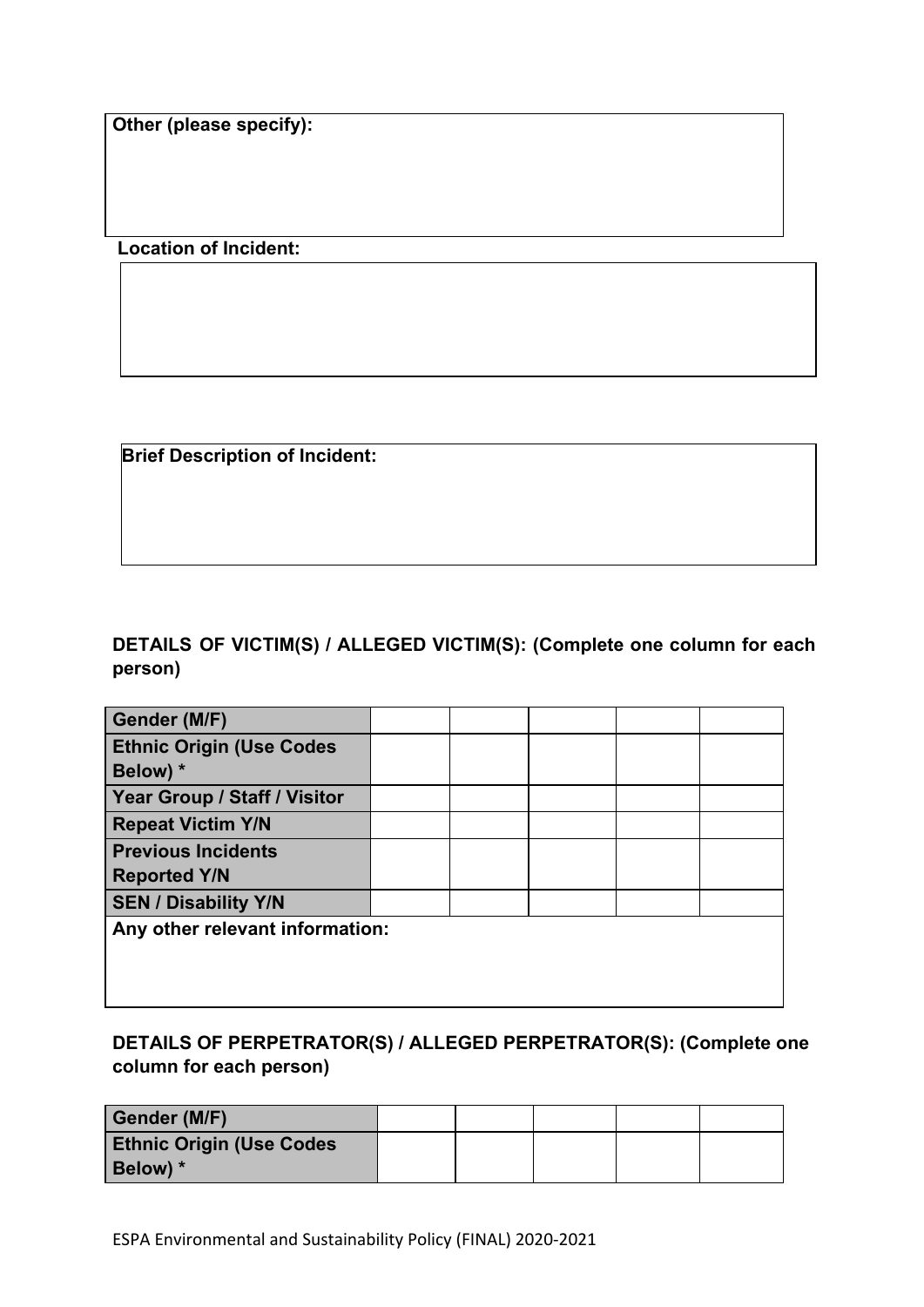| Year Group / Staff / Visitor                    |  |  |  |
|-------------------------------------------------|--|--|--|
| <b>Repeat Alleged Perpetrator</b><br><b>Y/N</b> |  |  |  |
| <b>Previous Incidents Reported</b><br>Y/N       |  |  |  |
| <b>SEN/Disability Y/N</b>                       |  |  |  |
| Any other relevant information:                 |  |  |  |

# **ETHNICITY CODES (FOR COMPLETING DETAILS ABOVE)**

| <b>AOTH</b> | Any Other Asian<br>Background | <b>MWAS</b>      | White / Asian                   |
|-------------|-------------------------------|------------------|---------------------------------|
| <b>ABAN</b> | Bangladeshi                   | <b>MWBC</b>      | White / Black Caribbean         |
| <b>AIND</b> | Indian                        | <b>NOBT</b>      | <b>Information Not Obtained</b> |
| <b>APKN</b> | Pakistani                     | <b>OOTH</b>      | Any Other Ethnic Group          |
| <b>BCRB</b> | <b>Black Caribbean</b>        | <b>REFU</b>      | Refused                         |
| <b>BAFR</b> | African                       | <b>WOTH</b>      | Any Other White<br>Background   |
| <b>BOTH</b> | Any Other Black<br>Background | <b>WBRI</b>      | <b>British</b>                  |
| <b>CHNE</b> | Chinese                       | <b>WIRI</b>      | <b>Irish</b>                    |
| <b>MNBA</b> | White / Black African         | <b>WROM</b>      | Roma / Roma Gypsy               |
| <b>MOTH</b> | Any Other Mixed<br>Background | <b>TRAVELLER</b> | Traveller / Irish Heritage      |

**\*If known. When incidents involve pupils refer to pupils' registration records**

**FOLLOW-UP ACTIONS:**

**To support victim(s) / alleged victim(s):**